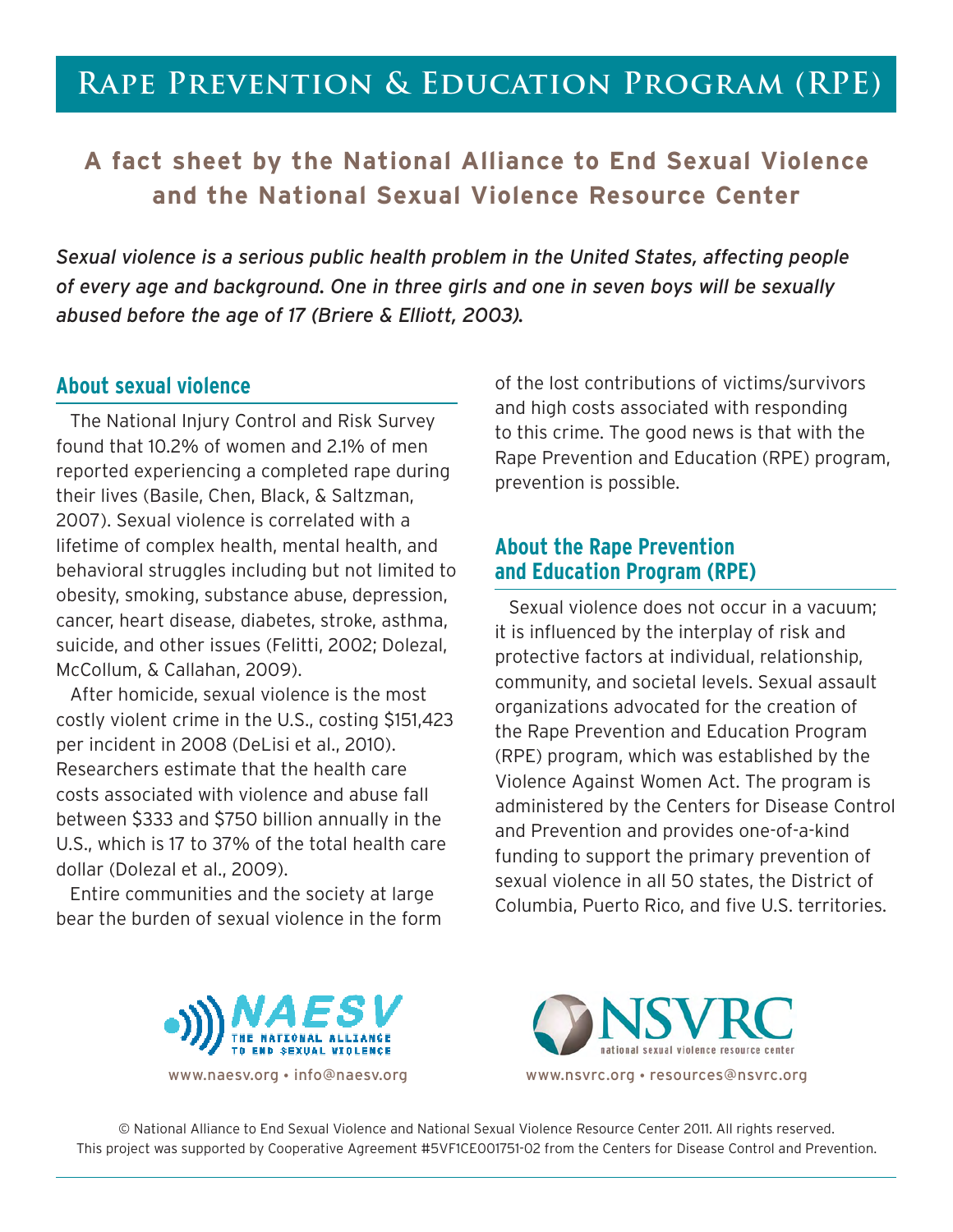# **Rape Prevention & Education Program (RPE)**

Primary prevention prepares communities to stop sexual violence before it occurs by engaging local, state, and national sexual assault and public health experts in promoting protective factors and reducing risk factors. These efforts are comprehensive, multidisciplinary, and informed by the best available data and evidence.

Primary prevention involves a continuum of activities that provide developmentally appropriate behavior change skills throughout the lifespan. Experiential evidence shows that primary prevention programs are more likely to stop sexual violence across a lifetime than any other single intervention.

## **Snapshot of RPE-funded programs throughout the United States**

#### **• California**

The California Coalition Against Sexual Assault, in partnership with the California Department of Public Health, engages and motivates young men aged 14-18 to take a more active role in preventing sexual violence. Billboards, radio ads, posters, and other media reach young men with the message, "My Strength is Not for Hurting." In MyStrength Clubs, young men in high schools and other community settings complete community action projects to involve their peers in prevention.

#### <sup>l</sup>**Texas**

Two central Texas rape crisis centers work with religious leaders to prevent sexual violence among faith communities.

### **•** lowa

Two Iowa prevention programs work with youth in preventing sexual violence, providing them with age-appropriate skill-building sessions.

## **Making a difference in 27 states and one U.S. Territory**

In communities throughout the U.S. and Guam, the Green Dot program engages community leaders in replacing violence with healthy social norms through bystander intervention, which is a promising primary prevention strategy (Green Dot, 2011).

For more information about the Green Dot program and its geographical reach, go to livethegreendot.com.

#### **• Minnesota**

The Minnesota Summit: The High Cost of Sexual Violence convened 200 of Minnesota's best minds to create a statewide plan to prevent losses caused by sexual violence.

**• New York** 

Project ENVISION prevents the perpetration of sexual violence by mobilizing communities to change social norms in NYC.

**• New Jersey** 

RPE programs are conducting a statewide study to measure social norms as they relate to sexual violence.

### **The scope of RPE-funded programs**

The Rape Prevention and Education Program reaches millions with helpful information and services.

In 2008-2009, the U.S. spent approximately \$40 million on prevention through the RPE program, which enabled sexual violence prevention educators and their partners to reach nearly 16 million community members.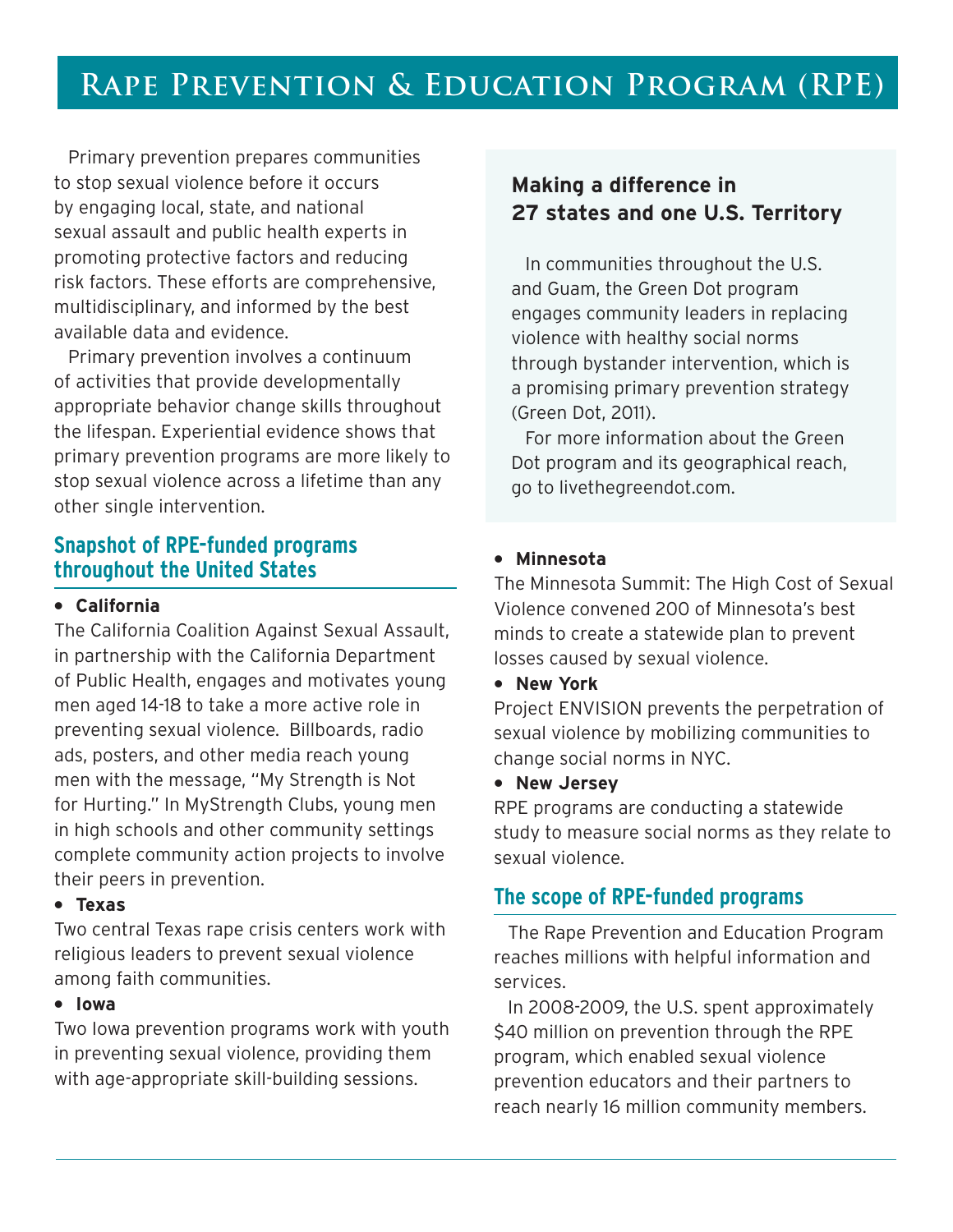## **Rape Prevention & Education Program (RPE)**

## **Audiences reached though the RPE program in 2008-2009**

### The chart, at right, demonstrates the vast reach of the RPE program in 2008-2009:

- **168,483** professionals were reached **319,685** individuals were reached through rape crisis hotlines **2,185,350** individuals (mainly youth)
	- were reached in school- and community-based educational sessions
	- 12,954,760 individuals were reached through media-based information and resources



## **The impact of RPE-funded programs**

Assessments show that the Rape Prevention Education program makes a difference. The National Sexual Violence Resource Center's 2010 National Prevention Needs Assessment (the Assessment) found that RPE funds equip prevention education staff with greater capacities and skills to design, deliver, and evaluate prevention programs (Townsend, 2010).

The Assessment also found that RPE funds make the true prevention of sexual violence more likely, with RPE-funded programs engaged in more primary prevention activities than their counterparts. Additionally, the Assessment found that funds bring stability to prevention efforts throughout the U.S., reducing fragmented and ineffective programming. The RPE program prepares everyday people to become heroes, getting involved in the fight against sexual violence and serving as role models in their communities.

RPE makes social change possible by promoting healthy, non-violent social norms, attitudes, beliefs, policies, and practices throughout our larger society.